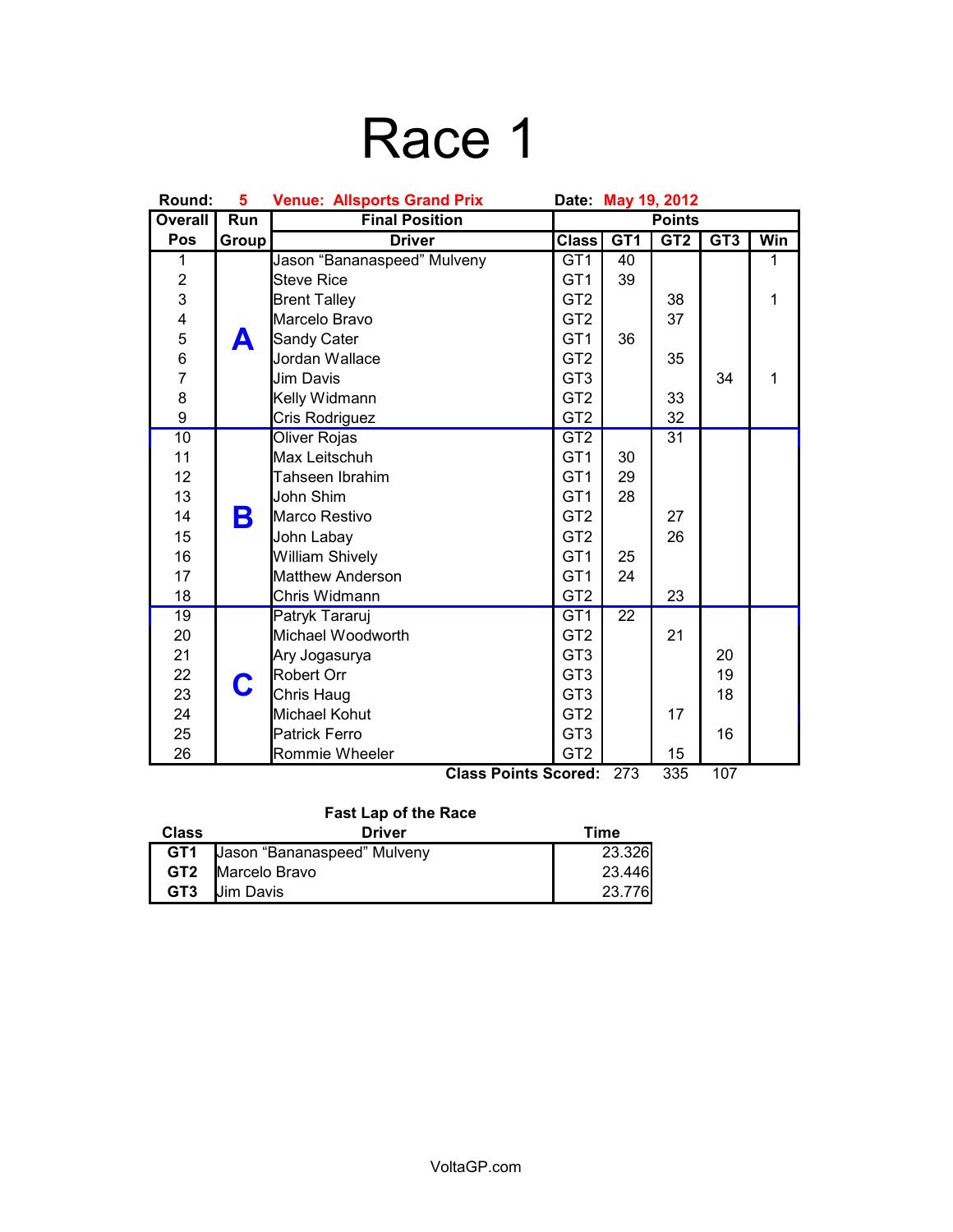## Race 2

| <b>Overall</b><br><b>Final Position</b><br><b>Points</b><br>Run<br>GT <sub>1</sub><br>GT <sub>2</sub><br>GT <sub>3</sub><br>Win<br>Pos<br><b>Driver</b><br><b>Class</b><br>Group<br><b>Steve Rice</b><br>1<br>GT <sub>1</sub><br>40<br>1<br>$\overline{c}$<br>GT <sub>2</sub><br>39<br>$\mathbf{1}$<br>Marcelo Bravo<br>3<br>Jason "Bananaspeed" Mulveny<br>GT <sub>1</sub><br>38<br>4<br>5<br>6<br>7<br>Jordan Wallace<br>GT <sub>2</sub><br>37<br>GT <sub>1</sub><br>36<br>Sandy Cater<br>А<br>GT <sub>2</sub><br><b>Brent Talley</b><br>35<br>GT <sub>2</sub><br>34<br>Oliver Rojas<br>8<br>Tahseen Ibrahim<br>GT <sub>1</sub><br>33<br>9<br>GT <sub>2</sub><br>32<br>Kelly Widmann<br>10<br>$\overline{31}$<br>John Shim<br>GT1<br>11<br>GT <sub>2</sub><br>30<br>Cris Rodriguez<br>12<br>Marco Restivo<br>GT <sub>2</sub><br>29<br>13<br>GT <sub>1</sub><br>28<br><b>Matthew Anderson</b><br>Β<br>14<br>GT <sub>1</sub><br>27<br>Patryk Tararuj<br>15<br>GT <sub>3</sub><br>26<br>Jim Davis<br>$\mathbf{1}$<br>16<br>GT <sub>2</sub><br>25<br>John Labay<br>17<br>Max Leitschuh<br>GT <sub>1</sub><br>24<br>GT <sub>2</sub><br>18<br>23<br>Michael Woodworth<br>22<br>19<br>GT <sub>1</sub><br>Will Shively<br>Chris Widmann<br>GT <sub>2</sub><br>21<br>20<br>GT <sub>3</sub><br>21<br>Ary Jogasurya<br>20<br>22<br>Chris Haug<br>GT <sub>3</sub><br>19<br>C<br>23<br>18<br>Patrick Ferro<br>GT <sub>3</sub><br>GT <sub>3</sub><br>17<br>24<br>Robert Orr<br>25<br>Michael Kohut<br>GT <sub>2</sub><br>16 | Round: | 5 | <b>Venue: Allsports Grand Prix</b><br>Date:<br>May 19, 2012 |                 |  |    |  |
|-----------------------------------------------------------------------------------------------------------------------------------------------------------------------------------------------------------------------------------------------------------------------------------------------------------------------------------------------------------------------------------------------------------------------------------------------------------------------------------------------------------------------------------------------------------------------------------------------------------------------------------------------------------------------------------------------------------------------------------------------------------------------------------------------------------------------------------------------------------------------------------------------------------------------------------------------------------------------------------------------------------------------------------------------------------------------------------------------------------------------------------------------------------------------------------------------------------------------------------------------------------------------------------------------------------------------------------------------------------------------------------------------------------------------------------------------------------------------------------------------------------------|--------|---|-------------------------------------------------------------|-----------------|--|----|--|
|                                                                                                                                                                                                                                                                                                                                                                                                                                                                                                                                                                                                                                                                                                                                                                                                                                                                                                                                                                                                                                                                                                                                                                                                                                                                                                                                                                                                                                                                                                                 |        |   |                                                             |                 |  |    |  |
|                                                                                                                                                                                                                                                                                                                                                                                                                                                                                                                                                                                                                                                                                                                                                                                                                                                                                                                                                                                                                                                                                                                                                                                                                                                                                                                                                                                                                                                                                                                 |        |   |                                                             |                 |  |    |  |
|                                                                                                                                                                                                                                                                                                                                                                                                                                                                                                                                                                                                                                                                                                                                                                                                                                                                                                                                                                                                                                                                                                                                                                                                                                                                                                                                                                                                                                                                                                                 |        |   |                                                             |                 |  |    |  |
|                                                                                                                                                                                                                                                                                                                                                                                                                                                                                                                                                                                                                                                                                                                                                                                                                                                                                                                                                                                                                                                                                                                                                                                                                                                                                                                                                                                                                                                                                                                 |        |   |                                                             |                 |  |    |  |
|                                                                                                                                                                                                                                                                                                                                                                                                                                                                                                                                                                                                                                                                                                                                                                                                                                                                                                                                                                                                                                                                                                                                                                                                                                                                                                                                                                                                                                                                                                                 |        |   |                                                             |                 |  |    |  |
|                                                                                                                                                                                                                                                                                                                                                                                                                                                                                                                                                                                                                                                                                                                                                                                                                                                                                                                                                                                                                                                                                                                                                                                                                                                                                                                                                                                                                                                                                                                 |        |   |                                                             |                 |  |    |  |
|                                                                                                                                                                                                                                                                                                                                                                                                                                                                                                                                                                                                                                                                                                                                                                                                                                                                                                                                                                                                                                                                                                                                                                                                                                                                                                                                                                                                                                                                                                                 |        |   |                                                             |                 |  |    |  |
|                                                                                                                                                                                                                                                                                                                                                                                                                                                                                                                                                                                                                                                                                                                                                                                                                                                                                                                                                                                                                                                                                                                                                                                                                                                                                                                                                                                                                                                                                                                 |        |   |                                                             |                 |  |    |  |
|                                                                                                                                                                                                                                                                                                                                                                                                                                                                                                                                                                                                                                                                                                                                                                                                                                                                                                                                                                                                                                                                                                                                                                                                                                                                                                                                                                                                                                                                                                                 |        |   |                                                             |                 |  |    |  |
|                                                                                                                                                                                                                                                                                                                                                                                                                                                                                                                                                                                                                                                                                                                                                                                                                                                                                                                                                                                                                                                                                                                                                                                                                                                                                                                                                                                                                                                                                                                 |        |   |                                                             |                 |  |    |  |
|                                                                                                                                                                                                                                                                                                                                                                                                                                                                                                                                                                                                                                                                                                                                                                                                                                                                                                                                                                                                                                                                                                                                                                                                                                                                                                                                                                                                                                                                                                                 |        |   |                                                             |                 |  |    |  |
|                                                                                                                                                                                                                                                                                                                                                                                                                                                                                                                                                                                                                                                                                                                                                                                                                                                                                                                                                                                                                                                                                                                                                                                                                                                                                                                                                                                                                                                                                                                 |        |   |                                                             |                 |  |    |  |
|                                                                                                                                                                                                                                                                                                                                                                                                                                                                                                                                                                                                                                                                                                                                                                                                                                                                                                                                                                                                                                                                                                                                                                                                                                                                                                                                                                                                                                                                                                                 |        |   |                                                             |                 |  |    |  |
|                                                                                                                                                                                                                                                                                                                                                                                                                                                                                                                                                                                                                                                                                                                                                                                                                                                                                                                                                                                                                                                                                                                                                                                                                                                                                                                                                                                                                                                                                                                 |        |   |                                                             |                 |  |    |  |
|                                                                                                                                                                                                                                                                                                                                                                                                                                                                                                                                                                                                                                                                                                                                                                                                                                                                                                                                                                                                                                                                                                                                                                                                                                                                                                                                                                                                                                                                                                                 |        |   |                                                             |                 |  |    |  |
|                                                                                                                                                                                                                                                                                                                                                                                                                                                                                                                                                                                                                                                                                                                                                                                                                                                                                                                                                                                                                                                                                                                                                                                                                                                                                                                                                                                                                                                                                                                 |        |   |                                                             |                 |  |    |  |
|                                                                                                                                                                                                                                                                                                                                                                                                                                                                                                                                                                                                                                                                                                                                                                                                                                                                                                                                                                                                                                                                                                                                                                                                                                                                                                                                                                                                                                                                                                                 |        |   |                                                             |                 |  |    |  |
|                                                                                                                                                                                                                                                                                                                                                                                                                                                                                                                                                                                                                                                                                                                                                                                                                                                                                                                                                                                                                                                                                                                                                                                                                                                                                                                                                                                                                                                                                                                 |        |   |                                                             |                 |  |    |  |
|                                                                                                                                                                                                                                                                                                                                                                                                                                                                                                                                                                                                                                                                                                                                                                                                                                                                                                                                                                                                                                                                                                                                                                                                                                                                                                                                                                                                                                                                                                                 |        |   |                                                             |                 |  |    |  |
|                                                                                                                                                                                                                                                                                                                                                                                                                                                                                                                                                                                                                                                                                                                                                                                                                                                                                                                                                                                                                                                                                                                                                                                                                                                                                                                                                                                                                                                                                                                 |        |   |                                                             |                 |  |    |  |
|                                                                                                                                                                                                                                                                                                                                                                                                                                                                                                                                                                                                                                                                                                                                                                                                                                                                                                                                                                                                                                                                                                                                                                                                                                                                                                                                                                                                                                                                                                                 |        |   |                                                             |                 |  |    |  |
|                                                                                                                                                                                                                                                                                                                                                                                                                                                                                                                                                                                                                                                                                                                                                                                                                                                                                                                                                                                                                                                                                                                                                                                                                                                                                                                                                                                                                                                                                                                 |        |   |                                                             |                 |  |    |  |
|                                                                                                                                                                                                                                                                                                                                                                                                                                                                                                                                                                                                                                                                                                                                                                                                                                                                                                                                                                                                                                                                                                                                                                                                                                                                                                                                                                                                                                                                                                                 |        |   |                                                             |                 |  |    |  |
|                                                                                                                                                                                                                                                                                                                                                                                                                                                                                                                                                                                                                                                                                                                                                                                                                                                                                                                                                                                                                                                                                                                                                                                                                                                                                                                                                                                                                                                                                                                 |        |   |                                                             |                 |  |    |  |
|                                                                                                                                                                                                                                                                                                                                                                                                                                                                                                                                                                                                                                                                                                                                                                                                                                                                                                                                                                                                                                                                                                                                                                                                                                                                                                                                                                                                                                                                                                                 |        |   |                                                             |                 |  |    |  |
|                                                                                                                                                                                                                                                                                                                                                                                                                                                                                                                                                                                                                                                                                                                                                                                                                                                                                                                                                                                                                                                                                                                                                                                                                                                                                                                                                                                                                                                                                                                 |        |   |                                                             |                 |  |    |  |
|                                                                                                                                                                                                                                                                                                                                                                                                                                                                                                                                                                                                                                                                                                                                                                                                                                                                                                                                                                                                                                                                                                                                                                                                                                                                                                                                                                                                                                                                                                                 |        |   |                                                             |                 |  |    |  |
|                                                                                                                                                                                                                                                                                                                                                                                                                                                                                                                                                                                                                                                                                                                                                                                                                                                                                                                                                                                                                                                                                                                                                                                                                                                                                                                                                                                                                                                                                                                 | 26     |   | Rommie Wheeler                                              | GT <sub>2</sub> |  | 15 |  |

**Class Points Scored:** 279 336 100

#### **Fast Lap of the Race**

| <b>Class</b>    | Driver                    | Time   |
|-----------------|---------------------------|--------|
| GT <sub>1</sub> | Tahseen Ibrahim           | 23.468 |
|                 | <b>GT2</b> Cris Rodriguez | 23.491 |
| GT <sub>3</sub> | <b>Jim Davis</b>          | 23.779 |